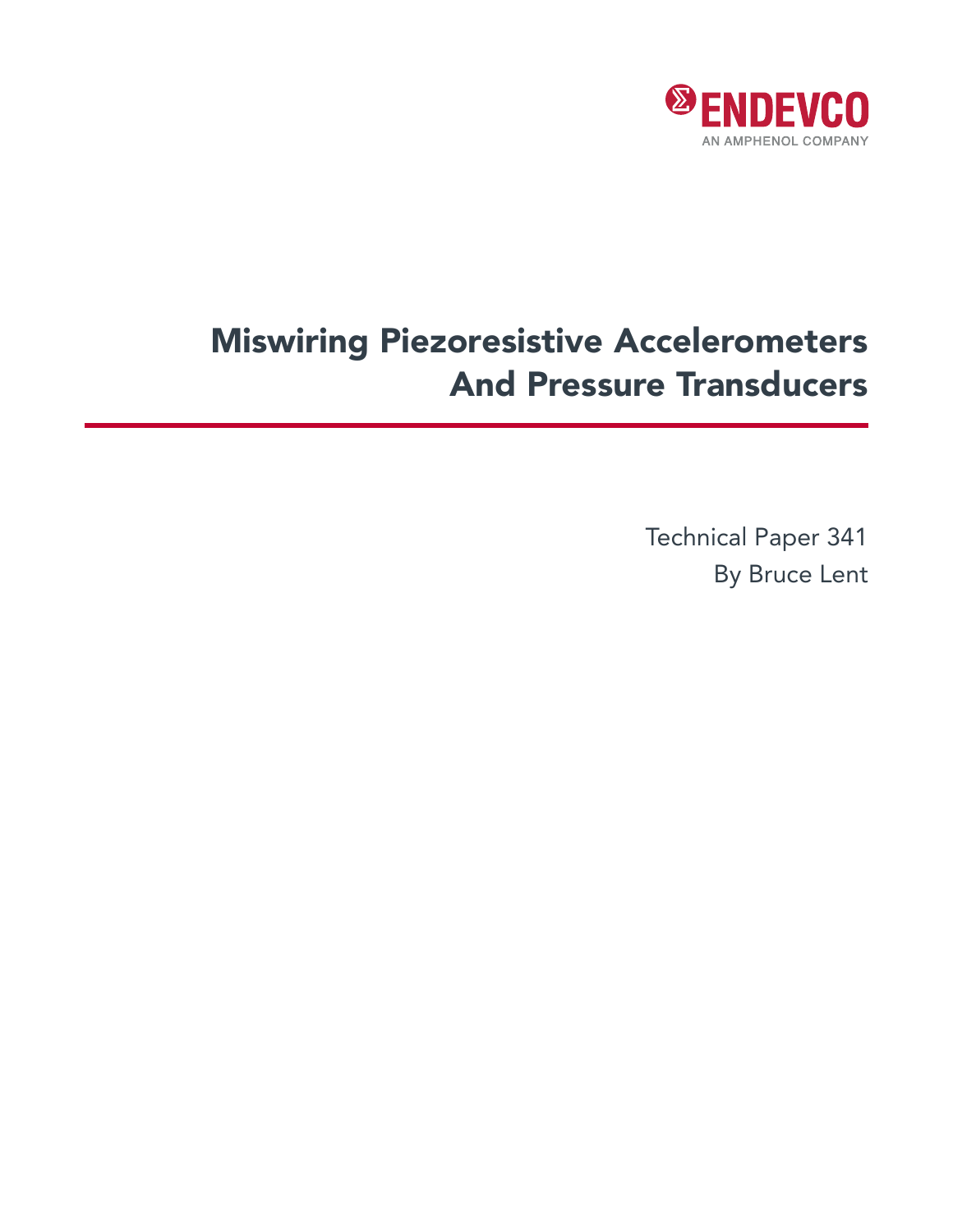Because of the fine gage wiring used and the multitude of wires  $(4 - 6)$ , connection errors can be a problem with piezoresistive accelerometers and pressure transducers. Connecting wires to the wrong pins or solder bridges between connector pins are the most common wiring errors.

While pressure transducers and accelerometers measure different physical events, they both utilize Wheatstone bridge circuits. This paper is centered on the Endevco 8500 series of pressure transducers and the 7200 series of piezoresistive accelerometers.

#### The basic circuit

The basic circuit utilized is a Wheatstone bridge. The pressure transducers use a full bridge configuration. The accelerometers use a half bridge with two bridge completion resistors making them appear as a full bridge to the external electronics.



*Figure 1: Full bridge pressure transducer with four active bridge arms*



Figure 2: Half bridge configuration used on piezoresistive accelerometers. Note two active arms and two bridge completion resistors.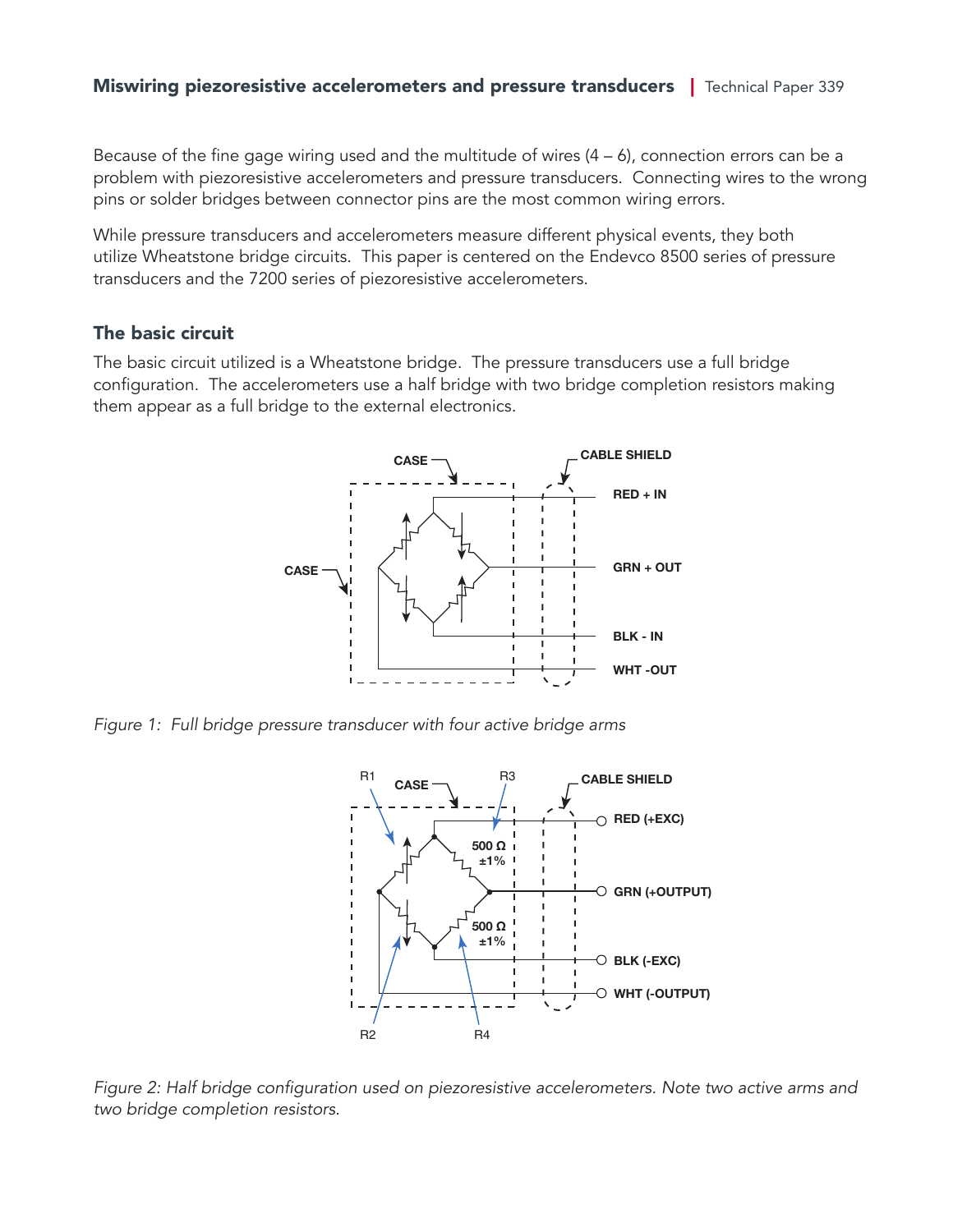Endevco products follow the industry standard for wire colors, however one should confirm the color codes when using non-Endevco products. (Red is + excitation, black for - excitation, green for + signal output and white for – signal output).

#### Wiring error examples:

This section will discuss making the wrong connections and the result.

Application of the excitation voltage between a single-arm of the bridge resulting in a configuration shown in figure 3.



*Figure 3: Equivalent circuit when excitation voltage is improperly connected between the white and black leads or red and green leads.*

All resistors (including the active arms) are assumed to be 500  $\Omega$  each. Therefore:

$$
Rs = R1 + R2 + R3 = 1500 \Omega
$$

$$
Rt = \frac{Rs \quad R4}{Rs + R4}
$$

$$
Rt = \frac{1500 \times 500}{1500 + 500} = 375 \Omega
$$

If the power were applied (10 VDC) to the correct leads, red and black, resistance (Rt) would be approximately 500  $\Omega$  resulting in a current of approximately 20 mA. If the power is applied between the black and white leads, the resistance is approximately 375  $\Omega$  (per the above equation) resulting in a higher current of 26 mA. Furthermore, most of the current (20 mA) is flowing thru R4 (see figure 3). This is problematic since four resistors, when wired correctly, share the current flow and, when wired incorrectly, only one resistor carries most of the current.

Other factors that can contribute to the damage caused by miswiring include the time duration of the voltage applied, ambient temperature, mounting, etc. When power is applied, the resistors will heatup and, if the piezoresistor over-heats, the PN junction can be destroyed. If the accelerometer is not mounted, it is more susceptible to thermal damage than if it were mounted on an aluminum plate. It can also be seen that if power is applied for a few seconds or a few hours, the results may differ. In the above example, there is little doubt that there is potential for damage.

Prior to placing the transducer into service, the wiring error needs to be corrected and one or all of the below "trouble shooting" procedures below should be followed.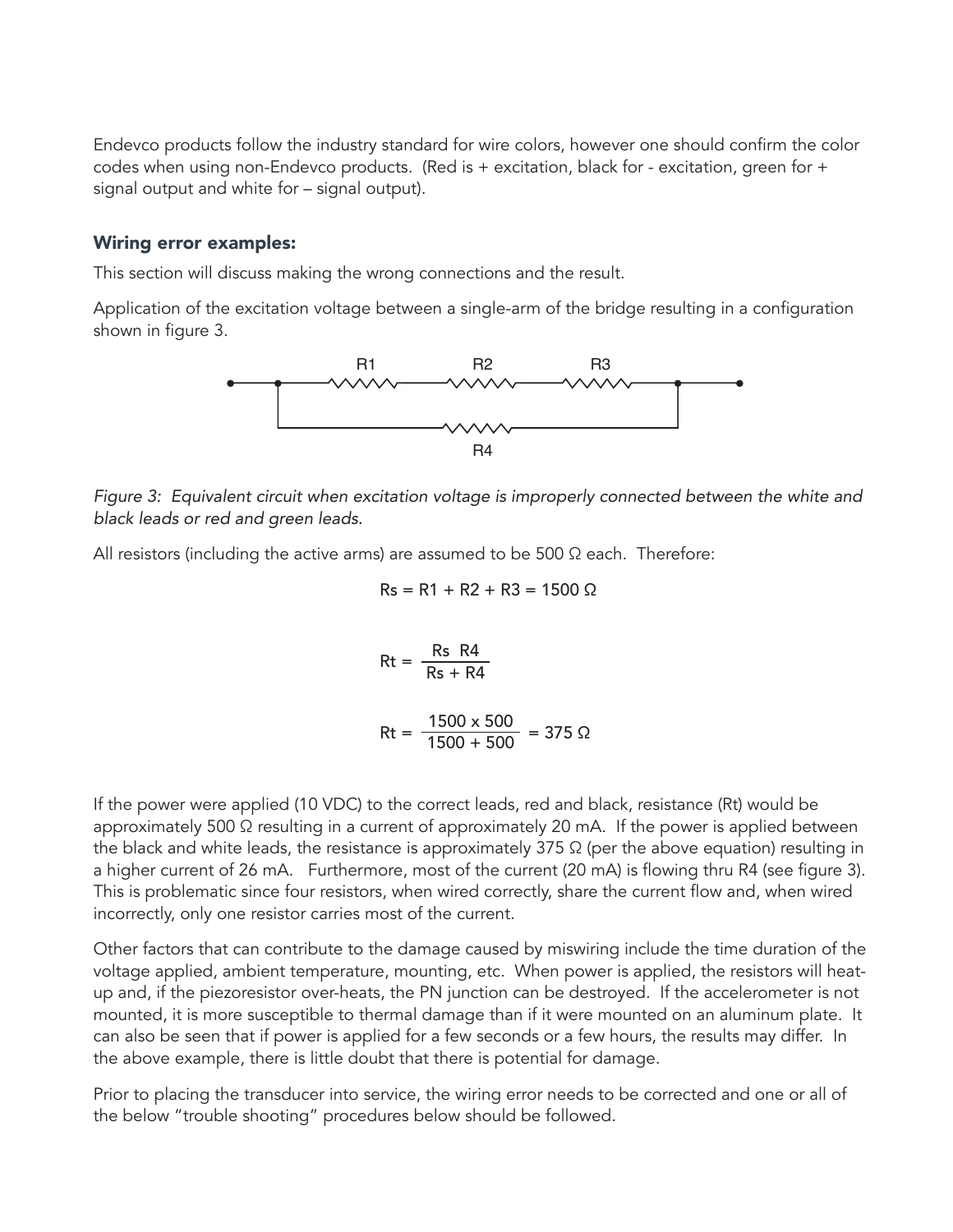# Trouble shooting

If a bridge sensor is damaged in some way either by miswiring to an excitation source or by overstressing it (subjected to too large of an acceleration level or pressure level), there are a number of simple troubleshooting steps to take to determine the condition of the sensor.

The first step is to locate the applicable calibration certificate for the unit in question. The certificate provides vital information needed for trouble shooting. The necessary parameters include:

### Zero Measurand Output (ZMO)

#### Input resistance

#### Output resistance

#### Sensitivity

Once the calibration certificate is located, there are simple measurements the user can make to determine the condition of the transducer.

#### 1. Measure input and output resistance

Input resistance is the resistance measured across the excitation legs from +EXC to –EXC (red and black wires). Output resistance is the resistance across the output legs from +Output to –Output (green and white wires). Input and output resistances are specified to be within certain tolerances. For example, the input resistance for the model 7264B should be within 300 to 900 Ω. If your sensor measures outside these specifications, there is reason to suspect your sensor has been damaged. Further, the original calibration certificate that came with the sensor contains the actual input and output resistances. Field measurements will not exactly match these original numbers. If later measurements deviate significantly, there is also reason to suspect damage to the sensor.

# 2. Measure ZMO

ZMO was measured and recorded on the original calibration certificate that came with the sensor. This measurement is made carefully and precisely at the factory since it is the output from the sensor at zero acceleration. Although these conditions cannot be duplicated in the field, it is worthwhile to measure the output of your sensor while subjecting it to as close to zero acceleration as possible for troubleshooting purposes. In the case of an accelerometer, this can be approximated by turning the sensor on to its side (sensitive axis parallel to level ground). The accelerometer is then oriented 90° to gravity and subjected to approximately zero acceleration. The voltage measured should be relatively close to the ZMO voltage value recorded on the calibration certificate. If the value has significantly deviated, again there is reason to suspect the sensor has been damaged.

#### 3. Turn-over test

Piezoresistive accelerometers are DC responding, thus they can measure the acceleration due to gravity. This characteristic can be utilized for a quick check of the accelerometer's sensitivity for troubleshooting purposes. Orient the sensor flat to level ground (sensitive axis is parallel to level ground). Assuming the sensor has a nominal sensitivity of 0.20 mV/g (for a 2000 g full scale unit) in this orientation, the sensor's output should read 0.20 mV plus or minus the ZMO (which could be 10's of mV). Now rotate the sensor 180° (turn the sensor over), making sure the sensitive axis is parallel to level ground. The sensor's output should now be reading -0.20 mV plus the ZMO. The value is negative because of the polarity feature of the sensor. Polarity simply means the output of the sensor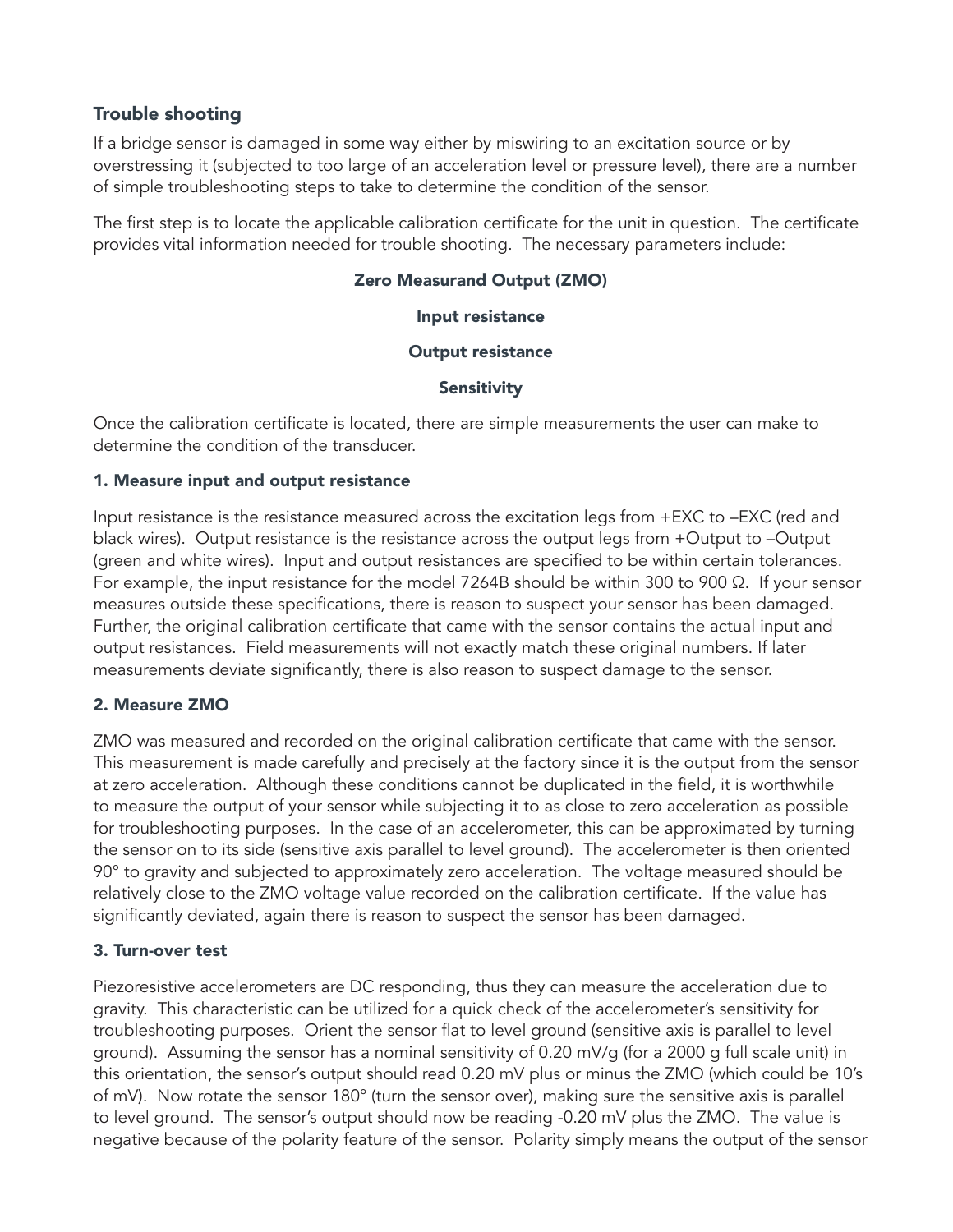is positive when exposed to a positive going acceleration and negative when exposed to a negative going acceleration. Subtracting the two values read yields 0.40 mV (ZMO subtracts out). This is the value expected for the 2 g change to which the accelerometer was exposed (positive 1 g to negative 1 g) or doing the math this way: 2 g x 0.20 mV/g = 0.40 mV. If your sensor deviates significantly from this value, it is very likely the sensor has been damaged.

The turn-over test is very effective when testing high sensitivity accelerometers. Low sensitivity accelerometers, as described in the above paragraph, may give ambiguous readings due to noise pick-up.

# Open or short?

For purposes of discussion, assume that a connector has been attached to one end of the transducer cable and the power has been applied between the green and black wires (figure 2). There are now three malfunctions that can exist: open resistor, shorted resistor and normal. The most likely condition will be an open resistor caused by excessive current. The truth table below will assist with making a decision as to the suspected condition.

A shorted resistor can also be the result of excessive current flow through one leg of the bridge. The user should inspect the connector looking for a solder bridge, which is a common occurrence. Once the short has been corrected, make the measurements suggested in the trouble shooting section above.

*Table 1: Truth table showing the approximate values for an open, shorted arm and a normal* functioning bridge. These readings are from a simulated bridge circuit and actual results may vary, however the magnitude of the change is what is important.

| <b>Parameter</b>  | <b>Normal bridge</b> | Open arm         | Shorted arm  |
|-------------------|----------------------|------------------|--------------|
| Input resistance  | $500 \Omega$         | 1k $\Omega$      | $512 \Omega$ |
| Output resistance | 1k $\Omega$          | 1 $k \Omega$     | $343\Omega$  |
| Supply current    | 20 mA                | 5 <sub>m</sub> A | 20mA         |
| <b>ZMO</b>        | $43 \text{ mV}$      | 5 Volts          | 0 Volts      |

# Considerations for pressure transducers

In the case of pressure transducers, the above tests are applicable with the exception of the turnover test, which is not applicable. Below are descriptions of test procedures for gage and absolute pressure transducers.

1. A gage type of pressure transducer ZMO measurement is made the same way as an accelerometer. For example, if the transducer is placed on a laboratory bench, the same pressure level is applied to both the measurement and reference ports (see figure 4). Thus, the output



Figure 4: A typical 8510B pressure transducer showing the measurement and reference ports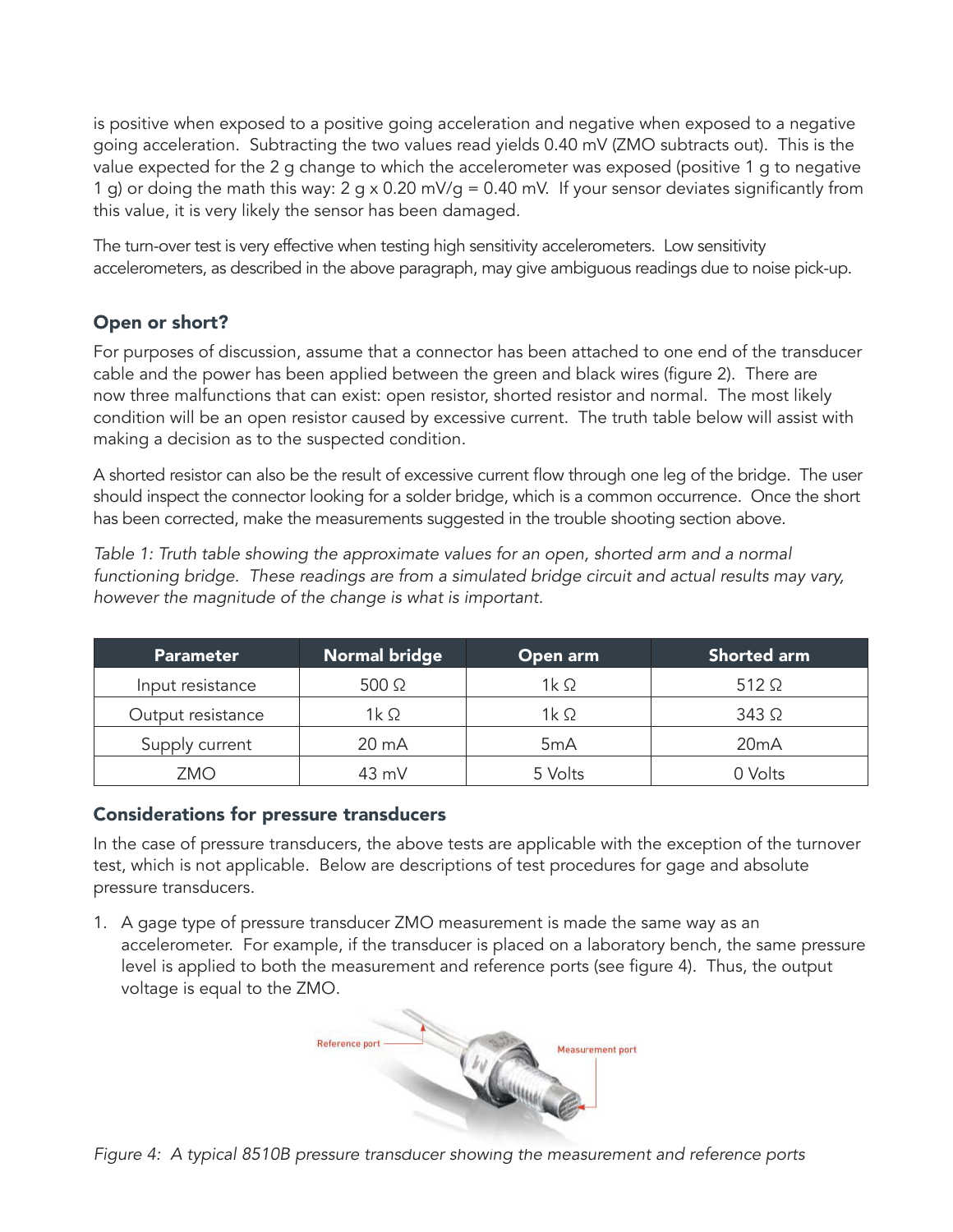2. An absolute pressure transducer's reference is a vacuum so the output voltage will equal the ambient pressure plus or minus the ZMO. For example:

|                                                  | Given: Ambient pressure:<br>Sensitivity:<br>ZMO: | 14 psi<br>1.5 mV/psi<br>$20 \text{ mV}$                                   |
|--------------------------------------------------|--------------------------------------------------|---------------------------------------------------------------------------|
| Output due to pressure:<br>Total output voltage: |                                                  | $14$ psi X 1.5mV = 21mv<br>ZMO + pressure output<br>$20mV + 21 mV = 41mv$ |

As can be seen, it is necessary to subtract the pressure output (in mV) from the total output voltage (in mV) leaving a ZMO of 20 mV.

# An ounce of prevention

There are actions a user can take to ensure the wiring is correct before placing the sensor into service.



1) Measure the input and output resistance as described above. A common VOM will do the job.



2) If it is necessary to power-up the transducer, use a power supply with an adjustable current limit for testing. The current limit feature is common on most modern bench power supplies. Use the voltage setting equal to the calibration voltage (see the calibration certificate).



3) Inspect wiring. Use a magnifying lamp to inspect the connector wiring. Look for solder bridges, broken wires, and possible cold solder joints. Note the small gauge wires can be easily broken during assembly.

# Conclusion

Powering a piezoresistive transducer that has been miswired may or may not cause permanent damage. By performing the tests described in this paper, one can determine the actual condition of the transducer. It is always recommended that wiring be checked as described herein.